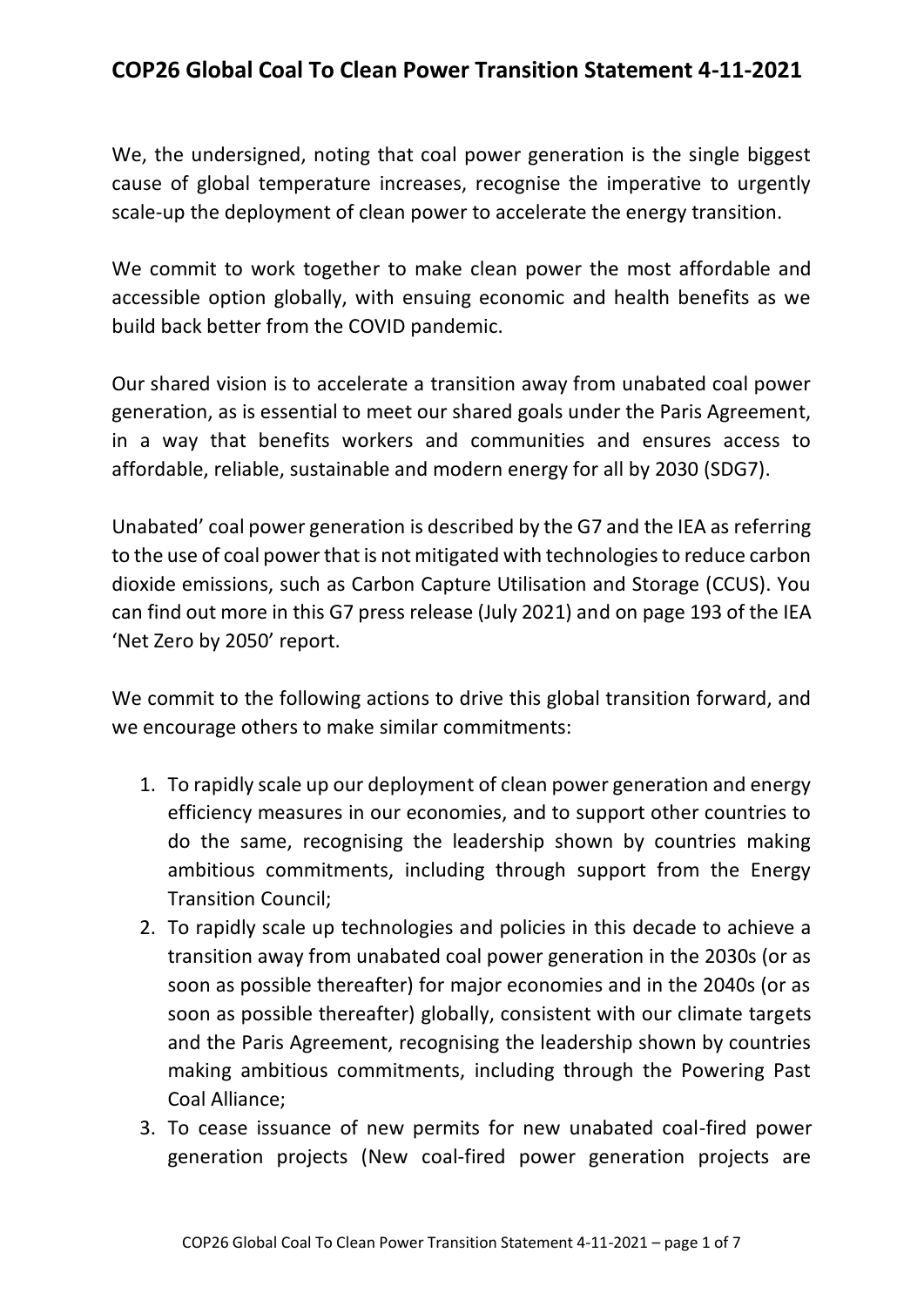defined as coal-fired power generation projects that have not yet reached financial close), cease new construction of unabated coal-fired power generation projects and to end new direct government support for unabated international coal-fired power generation, recognising the leadership of countries making ambitious commitments, including through the No New Coal Power Compact;

4. To strengthen our domestic and international efforts to provide a robust framework of financial, technical, and social support to affected workers, sectors and communities to make a just and inclusive transition away from unabated coal power in a way that benefits them, and expands access to clean energy for all, recognising the leadership of countries endorsing the COP26 Just Transition Declaration.

We recognize that countries, workers, and communities in the developing world require support to transition from coal and realise a sustainable and economically inclusive energy future, and that international co-operation will be needed to provide such support.

We recognise that while significant progress has been made to realise our shared vision, our task is not yet complete, and we call on others to join us as we redouble our efforts to accelerate the global energy transition over the coming years.

## **Statement supported by:**

The Republic of Albania, H.E. Ms. Belinda Balluku, Minister of Energy and Infrastructure

The Republic of Azerbaijan, HE Mr Parviz Shahbazov, Minister of Energy

The Kingdom of Belgium, Minister Zakia Khattabi, Minister for Climate, Environment, Sustainable Development and Green Deal

The Republic of Botswana, endorsing clauses 1, 2 and 4

Brunei Darussalam, Hon. Dato Seri Setia Ir. Awang Haji Suhaimi bin Haji Gafar, Minister of Development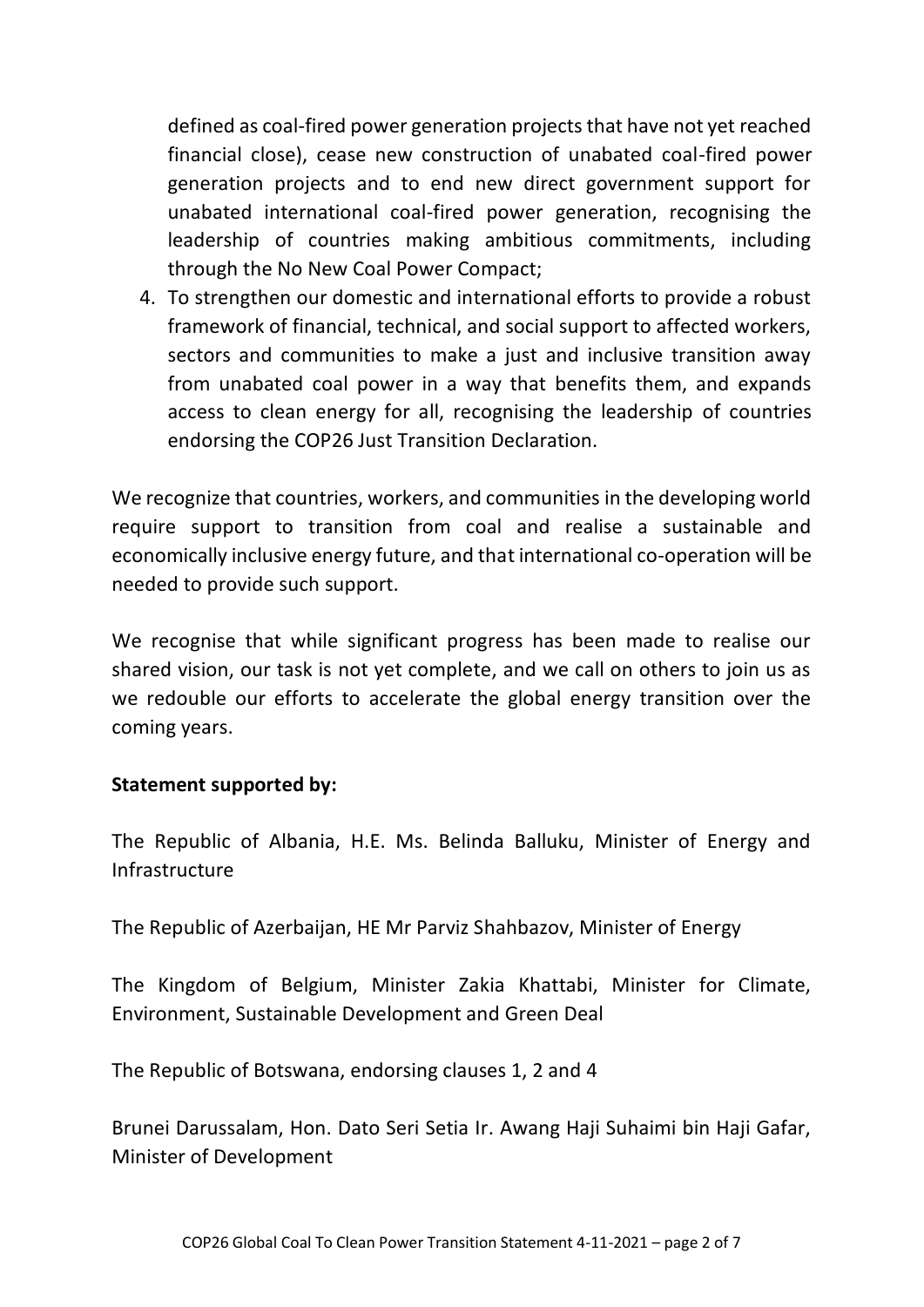Canada, Minister Steven Guilbeault

The Republic of Chile, Minister Juan Carlos Jobet

The Republic of Cote d'Ivoire, Minister Thomas Camara

The Republic of Croatia, Mr Tomislav Ćorić

The Republic of Cyprus, Environment Minister Mr. Costas Kadis

The Kingdom of Denmark, Minister Dan Jørgensen

The Republic of Ecuador, Minister Juan Carlos Bermeo, Minister of Energy and Non Renewable Resources

The Arab Republic of Egypt

The European Union, Commissioner Kadri Simson

The Republic of Finland, Minister Mika Lintilä

The French Republic, Minister Barbara Pompili

The Federal Republic of Germany, Minister Svenja Schulze

Hungary, Minister Attila Steiner, endorsing clauses 1, 2 and 4

The Republic of Indonesia, Minister Arifin, endorsing clauses 1, 2 and 4. Indonesia signs up to the COP26 Coal to Clean Power Transition statement, excluding clause 3 but as part of its commitment to reach net zero by 2060, or sooner with international assistance, Indonesia will consider accelerating coal phase out into the 2040s, conditional on agreeing additional international financial and technical assistance.

Ireland, Minister Eamon Ryan TD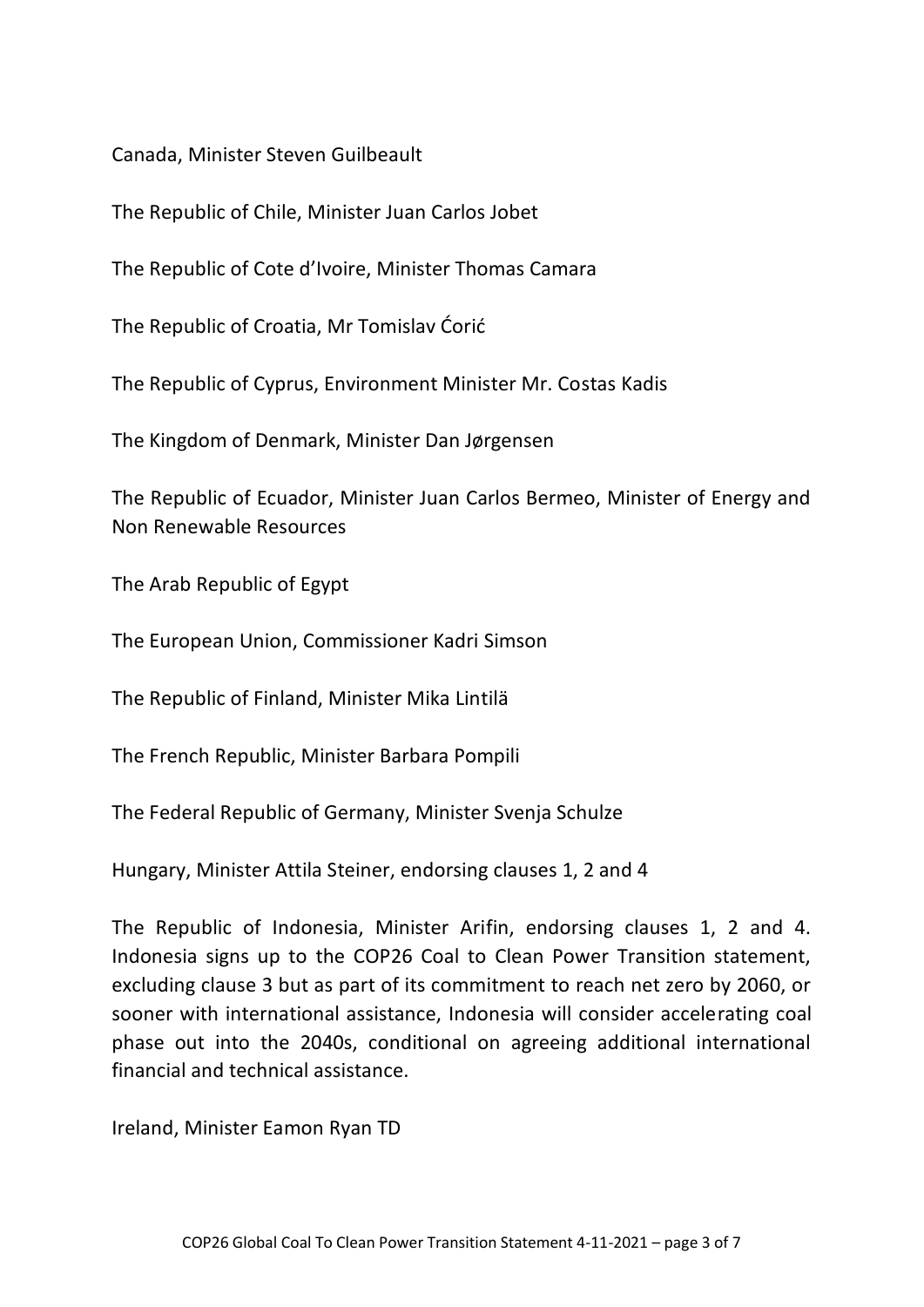The State of Israel, Minister Ms. Karine Elharrar and Minister Tamar Zandberg

The Italian Republic, Ecological Transition Minister, Roberto Cingolani

The Republic of Kazakhstan, First Vice-Minister of Energy, Murat Zhurebekov, endorsing clause 4

The Principality of Liechtenstein, H.E. Ms. Sabine Monauni

The Republic of Maldives, Minister Aminath Shauna

The Islamic Republic of Mauritania, Mariam Bekaye

The Islamic Republic of Mauritius, Honourable Minister Kavydass Ramano

The Kingdom of Morocco, Minister Benali, endorsing clauses 1, 3 and 4

The Federal Democratic Republic of Nepal, Minister Ramashay Prasad Yadav

The Kingdom of the Netherlands, Minister Tom de Bruijn

New Zealand, Minister James Shaw

Republic of North Macedonia, Minister Naser Nuredini

The Republic of Philippines, Secretary Cusi, endorsing clause 1 and partially clauses 2 and 4. The Philippines would like to reiterate a call for climate justice given the Philippines is not a major emitter of greenhouse gases but bears the worsening impacts of climate change, and to emphasise that energy security is foremost as energy transition is a means to improve the lives of the Philippines' people and the country's economic development.

The Republic of Poland, Minister Anna Moskwa, Minister of Climate and Environment

The Portuguese Republic, Minister João Pedro Matos Fernandes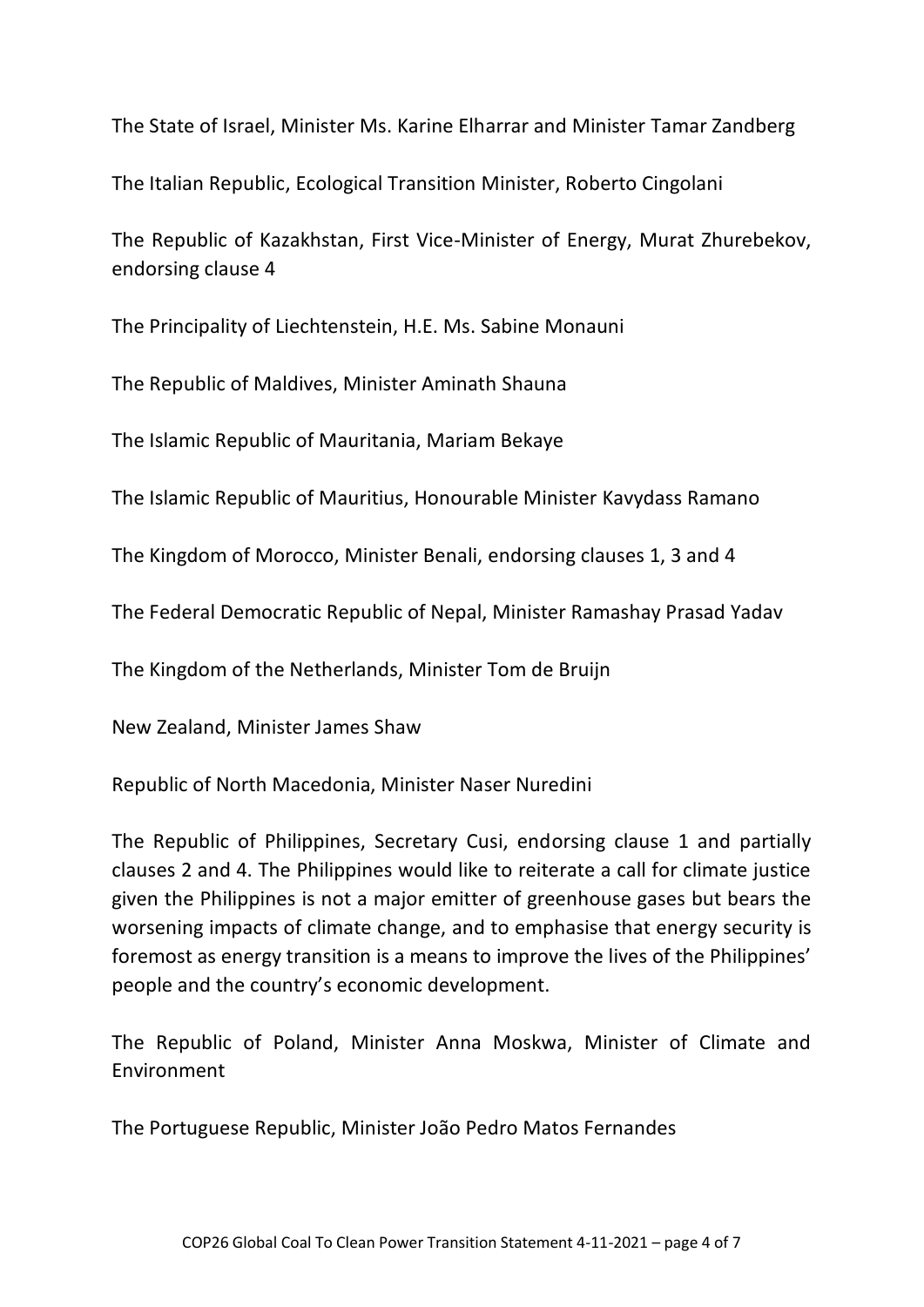The Republic of Senegal, Minister Gladima

The Republic of Singapore, Minister Grace Fu

The Slovak Republic, Environment Minister Ján Budaj

Federal Republic of Somalia, Hon Amb Gamal Mohamed Hassan, Minister of Planning, Investment and Economic Development

The Republic of Korea, H.E. Moon Sung-wook, Minister of Trade, Industry and Energy

The Kingdom of Spain, Minister Teresa Ribera

The Democratic Socialist Republic of Sri Lanka, Minister of Power Gamini Lokuge

Ukraine, Deputy Prime Minister Olha Stefanishyna

The United Kingdom of Great Britain and Northern Ireland, COP26 President Alok Sharma

The Socialist Republic of Viet Nam, Minister Nguyen Hong Dien

Wales, Julie James, Minister for Climate Change

The Republic of Zambia, Minister Hon. Collins Nzovu MP, Minister of Green Economy and Environment

## *Subnationals*

Jeju, Special Self-Governing Province, Republic of Korea, Koo Man-Seop, Acting Governor

Negros Oriental, the Philippines, Governor Degamo

The State of Hawaii, USA, Governor Ige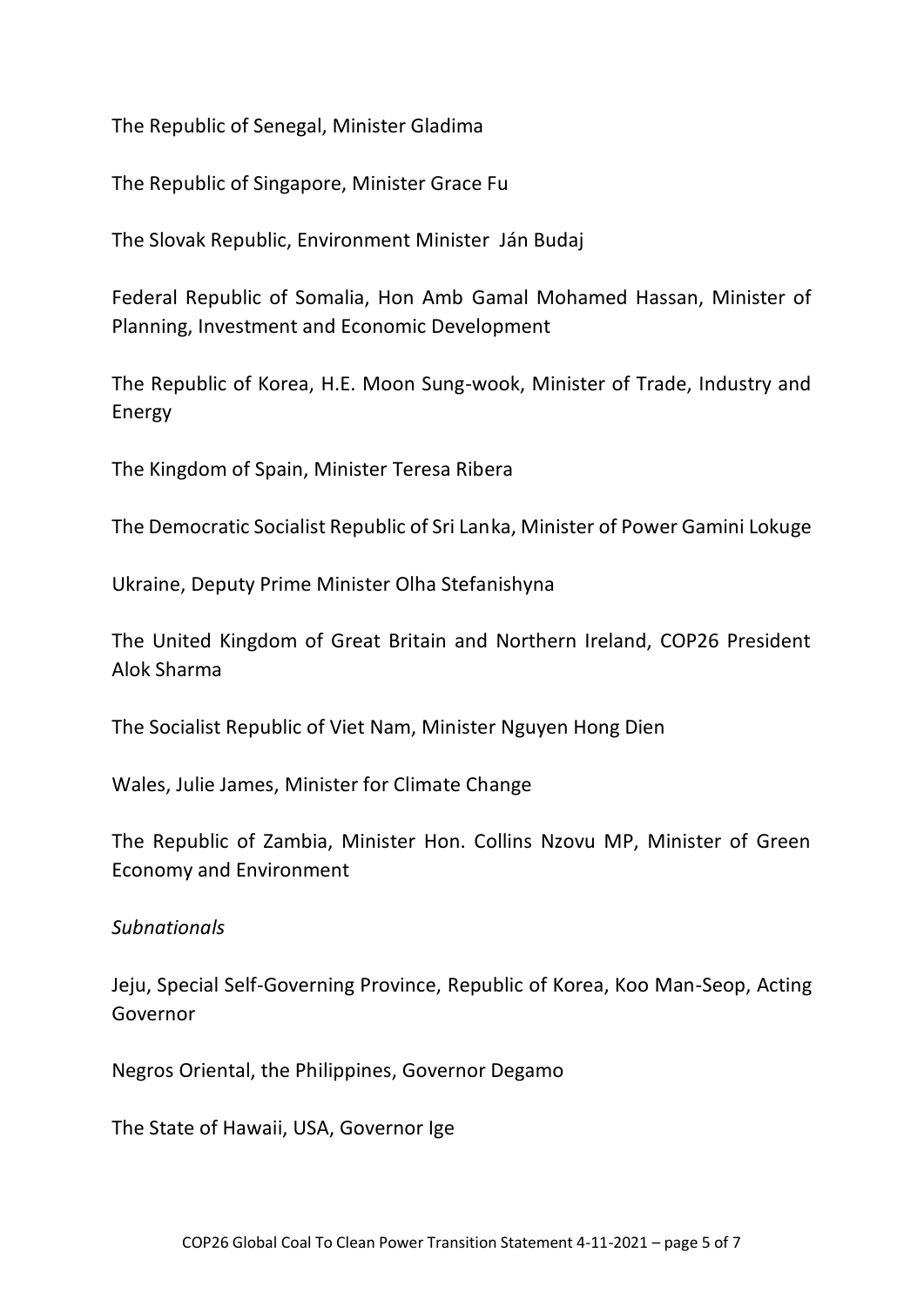The State of Oregon, USA, Governor Brown

The Australian Capital Territory Act Government, Australia, Minister Shane Rattenbury MLA

*Organisations*

ACWA Power, Paddy Padmanathan, President & CEO

Carbon Tracker, Jon Grayson, CEO

Diageo, Kirstie McIntyre, Director

Drax, Will Gardiner, CEO

EDF Group, Alexandre Perra, Group Senior Executive Vice-President

EDF UK, Simone Rossi, CEO

EDP, Miguel Stilwell de Andrade, CEO

Engie, Catherine MacGregor, CEO

Envision, Lei Zhang, CEO

Global Solar Council, Gianna Chianetta, CEO

GWEC, Ben Backwell, CEO

Iberdrola, Ignacio S Galan, CEO

International Geothermal Association, Marit Brommer, Executive Director

Legal & General Group Plc, Simon Gadd (ESG Director), John Godfrey (Public Affairs Director), Sara Heald (Head of CSR)

Local Authority Pension Fund Forum (LAPFF) , Cllr Doug McMurdo, LAPFF chair